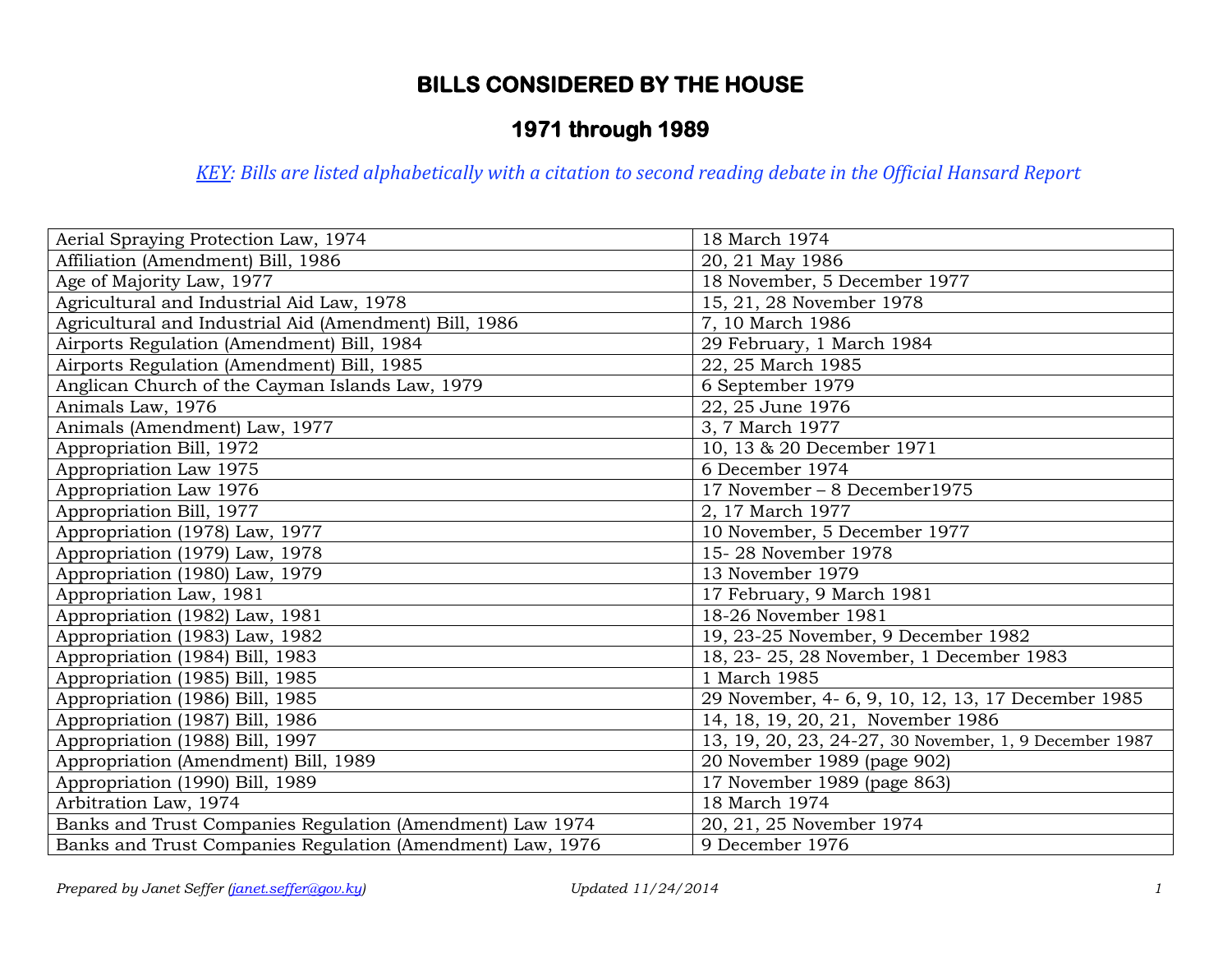# **1971 through 1989**

| Banks and Trust Companies Regulation (Amendment) Law, 1979           | 5, 6 September 1979                          |
|----------------------------------------------------------------------|----------------------------------------------|
| Banks and Trust Companies Regulation (Amendment) (No. 2) Law, 1979   | 6 September 1979                             |
| Banks and Trust Companies Regulation (Amendment) Law, 1980           | 14, 15 March 1980                            |
| Banks and Trust Companies Regulation (Amendment) (No. 2) Law, 1980   | 9, 10 September 1980                         |
| Banks and Trust Companies Regulation (Amendment) Law, 1982           | 16, 17 September 1982                        |
| Banks and Trust Companies Regulation (Amendment) Bill, 1983          | 22, 24 November 1983                         |
| Banks and Trust Companies Regulation (Amendment) Bill, 1985          | 17, 19 Dec 1985                              |
| Bank and Trust Companies Bill, 1989                                  | 14 March 1989 (page 397)                     |
| Births and Deaths Registration Law, 1978                             | 14, 15 June 1978                             |
| Births and Deaths Registration (Amendment) Bill, 1988                | 18, 19, 20 April 1988                        |
| Broadcasting Law, 1977                                               | 5 December 1977                              |
| Caribbean Meteorological Organisation Law, 1977                      | 18, 20, 23 May 1977                          |
| Cayman Islands Education (Amendment) Bill, 1981                      | 19 November 1981                             |
| Cayman Islands Education (Amendment) Bill, 1983                      | 20, 21 June 1983                             |
| Cayman Islands Public Library (Amendment) Law, 1978                  | 14, 15 June 1978                             |
| Caymanian Protection Bill, 1971                                      | 27 September 1971, 10, 13 & 20 December 1971 |
| Caymanian Protection (Amendment) Bill, 1977                          | 17 March 1977                                |
| Caymanian Protection (Amendment) (No. 2) Law, 1977                   | 10 November 1977                             |
| Caymanian Protection (Amendment) Law 1977                            | 5 December 1977                              |
| Caymanian Protection (Amendment) Law, 1979                           | 4 April 1979                                 |
| Caymanian Protection (Amendment) Law, 1982                           | 12, 13 July 1982                             |
| Caymanian Protection (Amendment) Law, 1983                           | 24 February 1983                             |
| Caymanian Protection Bill, 1984                                      | 6, 10, 11, 12, 13, 14 September 1984         |
| Caymanian Protection (Amendment) Bill, 1987                          | 28 April 1987                                |
| Caymanian Protection (Amendment) Bill, 1988                          | 18, 19, 20 April 1988                        |
| Church of God (Universal) (Incorporation) Law, 1983                  | 24 February 1983                             |
| Church on Hospital Road (Incorporation) Bill, 1988                   | 20 September 1988                            |
| Cinematograph (Amendment) Law, 1979                                  | 5, 6 September 1979                          |
| Civil Aviation Authority of the Cayman Islands Bill, 1987            | 16, 17, 18, 19, 20, 24 February 1987         |
| Clerk of the Court and Deputy Clerk of the Court (Powers) Bill, 1985 | 24 May 1985                                  |
| Community College of the Cayman Islands Bill, 1987                   | 19, 20, 24 February 1987                     |
| Companies (Amendment) Law, 1974                                      | 20, 21, 22 November 1974                     |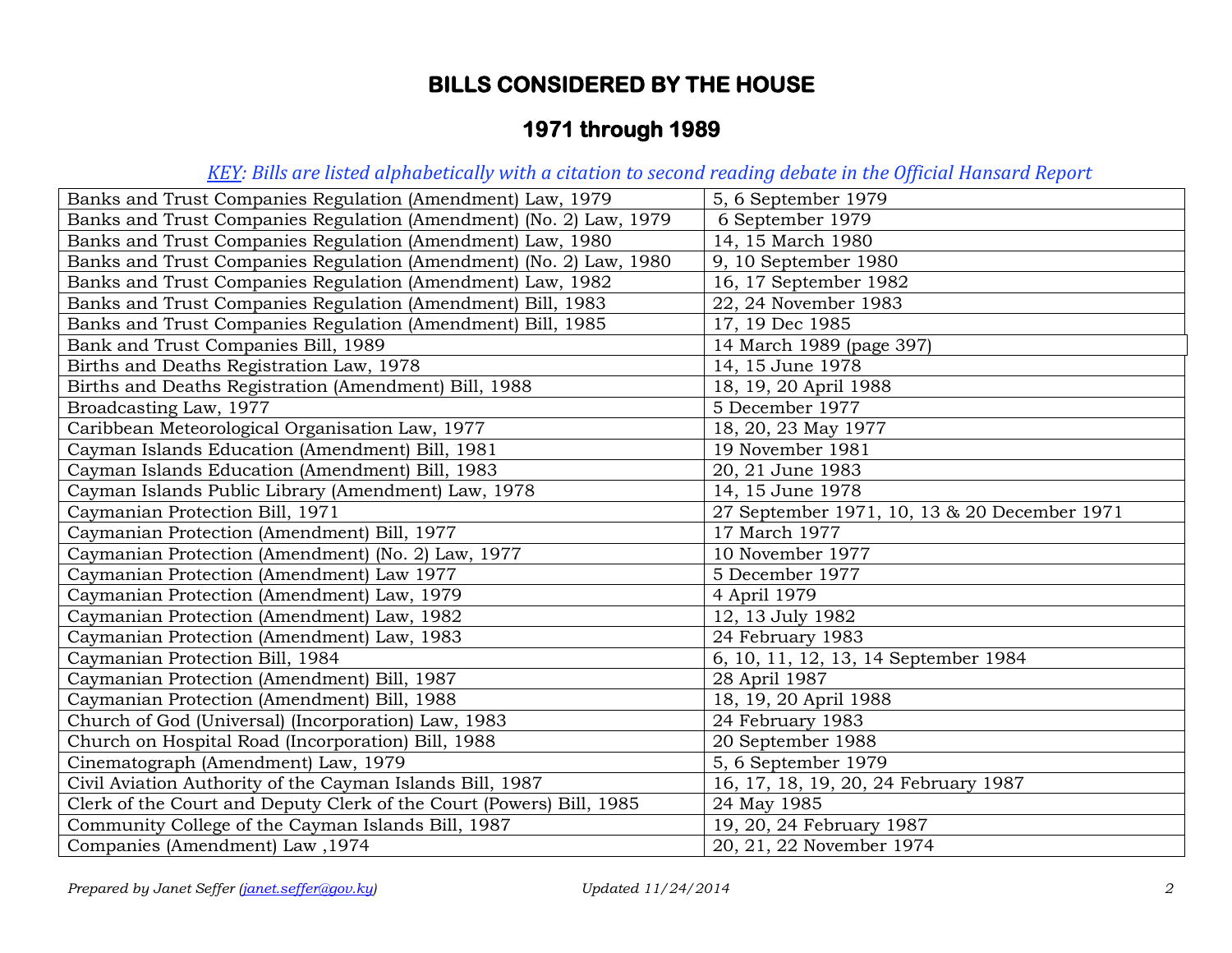# **1971 through 1989**

| Companies (Amendment) Bill, 1975                               | 8 December 1975                 |
|----------------------------------------------------------------|---------------------------------|
| Companies (Amendment) Law, 1977                                | 10 November 1977                |
| Companies (Amendment) Law, 1978                                | 6, 7, 8 September 1978          |
| Companies (Amendment) Law, 1980                                | 13, 14, 15 March 1980           |
| Companies (Amendment) Law, 1981                                | 12, 13 October 1981             |
| Companies (Amendment) Bill, 1983                               | 22, 24 November 1983            |
| Companies (Amendment) Bill, 1984                               | 24, 28 February 1984            |
| Companies (Amendment) (No. 2) Bill, 1984                       | 6, 7 September 1984             |
| Companies (Amendment) Bill, 1985                               | 22, 24 May, 3, 19 December 1985 |
| Companies (Amendment) Bill, 1987                               | 16, 17 November 1987            |
| Companies (Amendment) Bill, 1988                               | 7, 9 September 1988             |
| Companies (Amendment) Bill, 1989                               | 4 September 1989 (page 627)     |
| Confidential Relationships (Preservation) Law, 1976            | 7, 8 September 1976             |
| Confidential Relationships (Preservation)(Amendment) Law, 1979 | 5, 6 September 1979             |
| Continental Shelf Law, 1978                                    | 5, 6 April 1978                 |
| Contracts Law, 1979                                            | 6, 9 April 1979                 |
| Coroner's (Amendment) Law 1974                                 | 12 March 1974                   |
| Coroner's Law 1975                                             | 19, 25 March, 3 September 1975  |
| Coroner's (Amendment) Law, 1979                                | 8, 11 June 1979                 |
| Court of Appeal Law, 1975                                      | 19 March, 3 September 1975      |
| Court of Appeal (Amendment) Bill, 1984                         | 7, 8, 9 May 1984                |
| Court of Appeal (Amendment) Bill, 1985                         | 4, 9, 10 September 1985         |
| Criminal Procedure Code Law 1975                               | 19 March, 3 September 1975      |
| Criminal Procedure Code (Amendment) Law, 1979                  | 4, 6, 9 April, 7, 11 June 1979  |
| Criminal Procedure Code (Amendment) (No. 2) Law, 1979          | 11 June 1979                    |
| Criminal Procedure Code (Amendment) Law, 1981                  | 26 August 1981                  |
| Criminal Procedure Code (Amendment) Bill, 1983                 | 21, 22 November 1983            |
| Criminal Procedure Code (Amendment) Bill, 1984                 | 7, 8, 9 May 1984                |
| Criminal Procedure Code (Amendment) (No. 2) Bill, 1984         | 7, 8, 9 May 1984                |
| Criminal Procedure Code (Amendment) Bill, 1986                 | 11, 12 March 1986               |
| Criminal Procedure Code (Amendment) Bill, 1987                 | 27 April 1987                   |
| Currency Bill, 1971                                            | 27 September 1971               |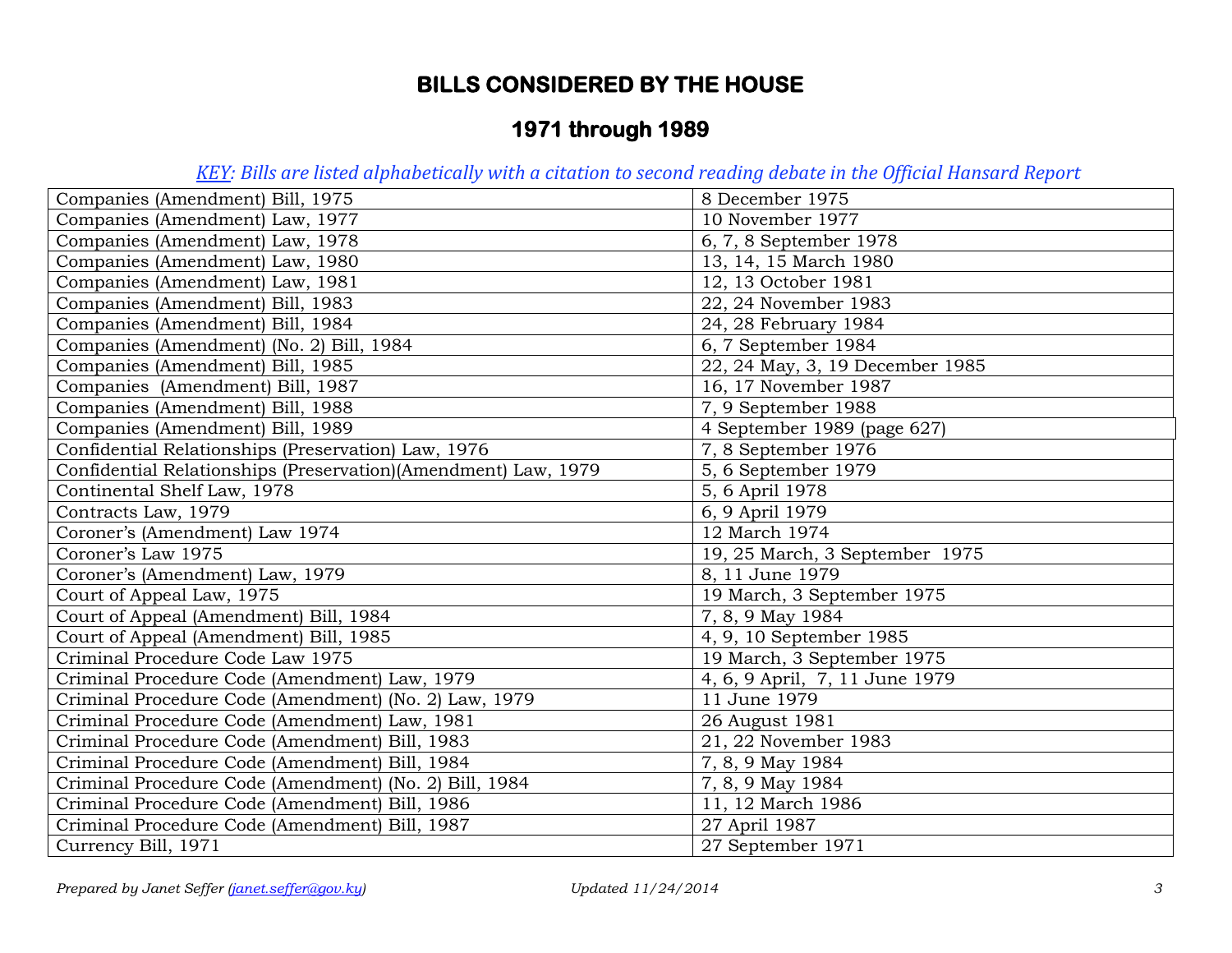# **1971 through 1989**

| Currency Law, 1974                                     | 18 March 1974                   |
|--------------------------------------------------------|---------------------------------|
| Currency (Amendment) Bill, 1975                        | 26 March 1975                   |
| Currency (Amendment) Law, 1976                         | 22, 25 June 1976                |
| Currency (Amendment) Law, 1978                         | 5, 6 April 1978                 |
| Currency (Amendment) Bill, 1981                        | 19 November 1981                |
| Currency (Amendment) Bill, 1985                        | 22, 24 May 1985                 |
| Currency (Amendment) Bill, 1986                        | 1, 2 September 1986             |
| Currency (Amendment) Bill, 1988                        | 18, 20 April 1988               |
| Customs (Amendment) Law 1974                           | 20, 21, 22, 25 November 1974    |
| Customs (Amendment) Bill 1976                          | 17, 18 November 1975            |
| Customs (Amendment) Law, 1976                          | 9 December 1976                 |
| Customs (Amendment) Bill, 1977                         | 17 March 1977                   |
| Customs (Amendment) (No. 2) Bill, 1977                 | 18, 20, 23 May 1977             |
| Customs (Amendment) (No. 3) Law, 1977                  | 10 November 1977                |
| Customs (Amendment) Law, 1978                          | 5, 6 April 1978                 |
| Customs (Amendment) (No. 2) Law, 1978                  | 16, 21, 28 November 1978        |
| Customs (Amendment) Law, 1980                          | 14, 15 March 1980               |
| Customs (Amendment) Law, 1981                          | 19, 20 February 1981            |
| Customs (Amendment)(No. 2) Law, 1981                   | 18 November 1981                |
| Customs (Amendment) Law, 1982                          | 30 November, 9 December 1982    |
| Customs (Amendment) Law, 1983                          | 24 February 1983                |
| Customs (Amendment)(No. 2) Bill, 1983                  | 1, 2 December 1983              |
| Customs (Amendment) Bill, 1985                         | 1 March 1985                    |
| Customs (Amendment)(No. 2) Bill, 1985                  | 11, 12, 19 December 1985        |
| Customs (Amendment) Bill, 1986                         | 24 November, 2 December 1986    |
| Customs (Amendment) Bill, 1987                         | 27 November, 4, 9 December 1987 |
| Customs (Amendment) Bill, 1988                         | 7, 9 September 1988             |
| Defamation (Amendment) Bill, 1985                      | 22, 25 March 1985               |
| Development and Planning Bill, 1971                    | 10, 13 & 20 December 1971       |
| Development and Planning (Amendment) Bill, 1975        | 1 May 1975                      |
| Development and Planning (Amendment) Law, 1977         | 27, 28 July 1977                |
| Development and Planning (Amendment) (No. 2) Law, 1977 | 11 November, 5 December 1977    |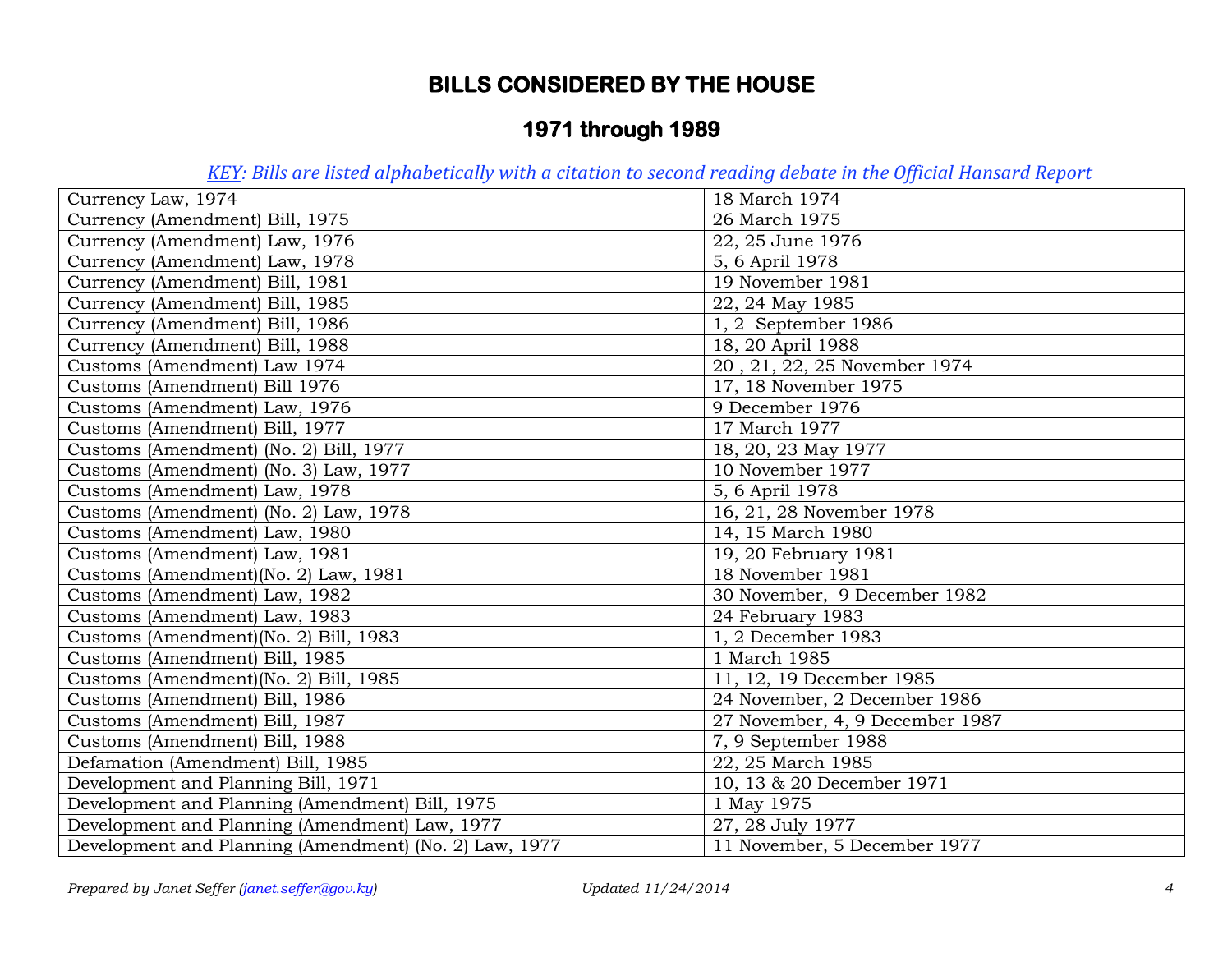# **1971 through 1989**

| Development and Planning (Amendment) Regulations, 1979              | 6 September 1979                      |
|---------------------------------------------------------------------|---------------------------------------|
| Development and Planning (Amendment) Law, 1981                      | 19 February, 9 March 1981             |
| Development and Planning (Amendment) Law, 1983                      | 21, 22 February 1983                  |
| Development and Planning (Amendment) Bill, 1984                     | 12, 13 December 1984                  |
| Development and Planning (Amendment) Bill, 1989                     | 21 February 1989 (page 80)            |
| Development and Planning (Amendment) (No. 2) Bill, 1989             | 22 May 1989 (page 444)                |
| Development and Planning (Amendment) (No. 3) Bill, 1989             | 7 December 1989 (withdrawn page 1231) |
| Division Fences Law, 1980                                           | 9, 10 September 1980                  |
| Draft Development and Planning (Amendment) Regulations, 1980        | 14 March 1980                         |
| Education (Amendment) Law, 1978                                     | 14, 15 June 1978                      |
| Education Bill, 1983                                                | 12, 13 September, 21 November 1983    |
| Education (Validation) Bill, 1985                                   | 20 December 1985                      |
| Elections (Amendment) Law, 1971                                     | 27 September 1971                     |
| Elections (Amendment) Law, 1980                                     | 13, 14, 15March 1980                  |
| Elections Bill, 1983                                                | 2 December 1983                       |
| Elections (Amendment) Bill, 1987                                    | 16, 17, 18, 19, 20, 24 February 1987  |
| Elections(Amendment) Bill, 1988                                     | 7, 9 September 1988                   |
| Endangered Species Protection and Propagation Law, 1978             | 6, September 1978                     |
| Endangered Species Protection and Propagation (Amendment) Law, 1983 | 24 February 1983                      |
| Estates Proceedings Law, 1974                                       | 18 March 1974                         |
| Estates Proceedings Code (Amendment) Bill, 1987                     | 27 April 1987                         |
| Evidence Law, 1978                                                  | 15 June 1978                          |
| Evidence (Amendment) Bill, 1984                                     | 15, 17 August 1984                    |
| Evidence (Amendment) Bill, 1985                                     | 3, 19 December 1985                   |
| Exchange Control (Repeal) Law, 1980                                 | 13, 14, 15 March 1980                 |
| Explosives Bill, 1975                                               | 11 December 1975                      |
| Finger Prints (Repeal) Bill, 1985                                   | 3, 19 December 1985                   |
| Fire Brigade Law, 1979                                              | 8, 11 June 1979                       |
| Fire Brigade (Amendment) Law, 1980                                  | 13, 18 March 1980                     |
| Fire Brigade (Amendment) Law, 1982                                  | 12, 13 July 1982                      |
| Firearms (Amendment) Bill, 1975                                     | 9 December 1975                       |
| Firearms (Amendment) Bill, 1983                                     | 21, 22 February 1983                  |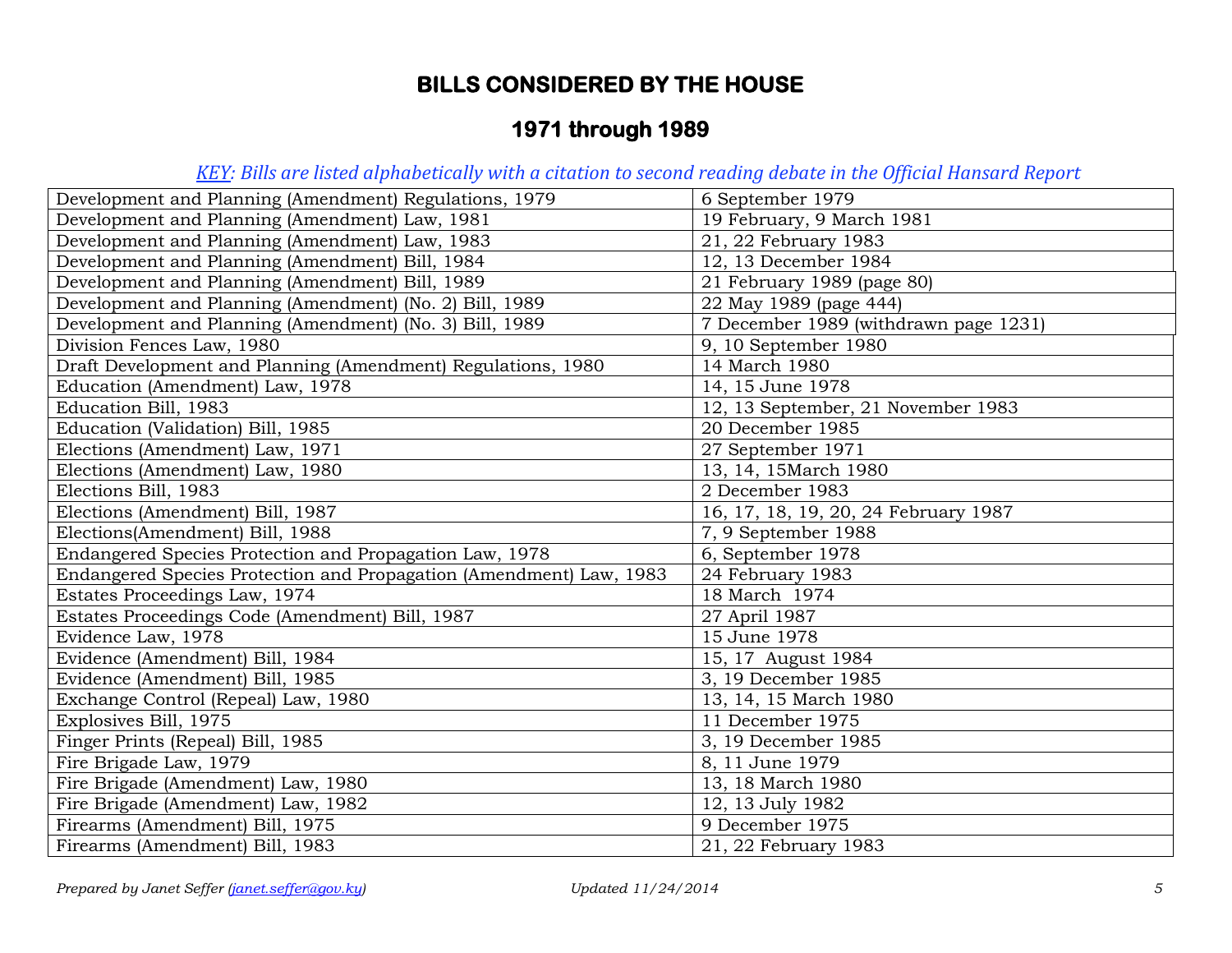# **1971 through 1989**

| Firearms (Amendment) (No. 2) Bill, 1983                         | 20, 21 June 1983               |
|-----------------------------------------------------------------|--------------------------------|
| Firearms (Amendment) Bill, 1984                                 | 15, 17 August 1984             |
| Firearms (Amendment) Bill, 1986                                 | 17, 24 November 1986           |
| Firearms (Amendment) Bill, 1987                                 | 16, 17 November 1987           |
| Fishing Vessels (Safety Provisions) Law, 1978                   | 6, 7, 8 September 1978         |
| Fishing Vessels (Safety Provisions) (Repeal) Bill, 1989         | 22 May 1989 (page 443)         |
| Foreign Arbitral Awards Enforcement Bill, 1975                  | 10 December 1975               |
| Foreign Judgments Reciprocal Enforcement (Amendment) Bill, 1986 | 20, 21 May 1986                |
| Fraudulent Dispositions Bill, 1989                              | 6 September 1989 (page 671)    |
| Friendly Societies (Amendment) Law, 1976                        | 2, 7, September 1976           |
| General Oriental Investments Limited Bill, 1984                 | 30 July 1984                   |
| Government Fees Law, 1979                                       | 6, 9 April 1979                |
| Government Savings Bank (Winding Up) Law, 1982                  | 15, 16, 17 September 1982      |
| Grand Court Bill, 1975                                          | 3 September 1975               |
| Grand Court Law, 1975                                           | 19 March 1975                  |
| Grand Court (Amendment) Law, 1977                               | 18 November, 5 December 1977   |
| Grand Court (Amendment) Law, 1981                               | 16, 17, 20 February 1981       |
| Grand Court (Amendment) Bill, 1985                              | 21, 22 May 1985                |
| Grand Court (Amendment) Bill, 1987                              | 27 April 1987                  |
| Health Practitioners (Amendment) Bill, 1975                     | 27 June 1975                   |
| Health Practitioners (Amendment) Bill, 1985                     | 21, 22 May 1985                |
| Higher Education (Loan) Bill, 1975                              | 24, 27 June 1975               |
| Hotel Keepers Liability Bill, 1972                              | 8 August 1971                  |
| Hotels Aid (Amendment) Bill, 1971                               | 10, 13 & 20 December 1971      |
| Hotels Aid (Amendment) Law, 1974                                | 6 December 1974                |
| Hotels Aid Bill 1976                                            | 11, 17, 18, 22, 23 March 1976  |
| Hotels Aid (Amendment) Law, 1978                                | 5, 6 April 1978                |
| Hotels Aid (Amendment) Law, 1979                                | 4, 9 April 1979                |
| Hotels Aid (Amendment) Bill, 1989                               | 22 May 1989 (page 438)         |
| Housing Development Corporation Law, 1981                       | 26, 27, 28, 29 May 1981        |
| Imprisonment Law, 1975                                          | 19, 25 March, 3 September 1975 |
| Imprisonment (Amendment) Law, 1981                              | 25, 27, 29 May 1981            |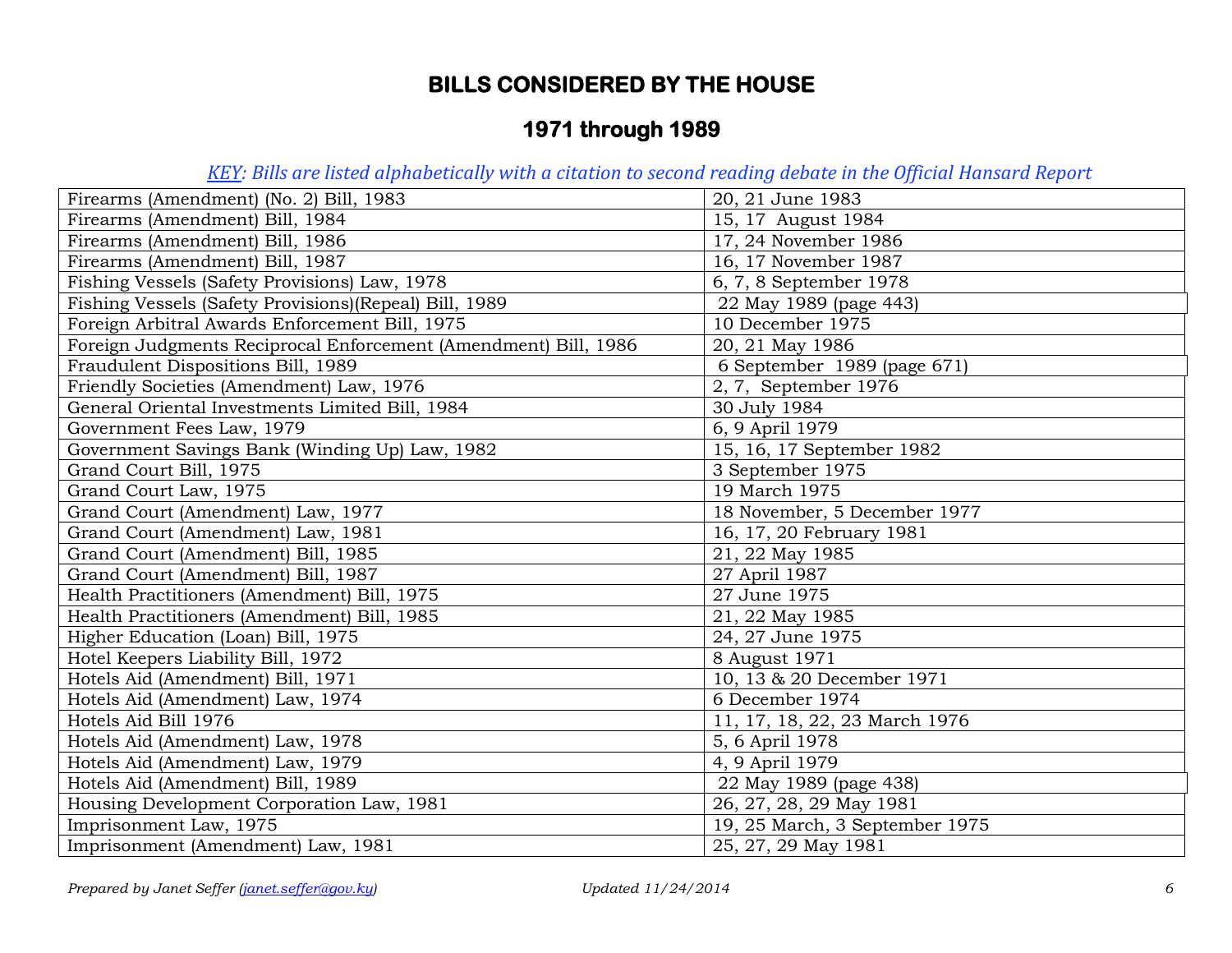# **1971 through 1989**

| Insurance Law, 1979                                                      | 5, 6 September 1979                  |
|--------------------------------------------------------------------------|--------------------------------------|
| Insurance (Amendment) Law, 1979                                          | 9, 13 November 1979                  |
| Insurance (Amendment) Law, 1980                                          | 13, 14, 15 March 1980                |
| Insurance (Amendment) (No. 2) Law, 1980                                  | 13, 14, 15 March 1980                |
| Insurance (Amendment) Bill, 1983                                         | 2 December 1983                      |
| Insurance (Amendment) Bill, 1985                                         | 17, 19 December 1985                 |
| Insurance (Amendment) Bill, 1987                                         | 16, 17 November 1987                 |
| Interpretation (Amendment) Bill, 1983                                    | 20, 21 June 1983                     |
| Interpretation (Amendment) Bill, 1985                                    | 22, 25 March 1985                    |
| Interpretation (Amendment) Bill, 1987                                    | 16, 17, 18, 19, 20, 24 February 1987 |
| Judicature (Administration of Justice)(Amendment) Law, 1974              | 12 March 1974                        |
| Judicature Law, 1975                                                     | 19 March, 3 September 1975           |
| Judicature (Amendment) Law, 1976                                         | 7, 8 September 1976                  |
| Judicature (Amendment) Law, 1980                                         | 13, 15 March 1980                    |
| Judicature (Amendment) Bill, 1986                                        | 20, 21 May 1986                      |
| Judicature (Amendment) Bill, 1987                                        | 27 April 1987                        |
| Juveniles Bill, 1975                                                     | 24 June, 3 September 1975            |
| Juveniles (Joint Trials with Adults) Law, 1976                           | 21, 24, 25 June 1976                 |
| Juveniles (Amendment) Law, 1981                                          | 16, 17, 20 February 1981             |
| Labour Bill, 1987                                                        | 4, 7, 8, 9 December 1987             |
| Labour (Amendment) Bill, 1989                                            | 20 November 1989 (page 902)          |
| Land Acquisition (Amendment) Bill, 1985                                  | 2, 3, 19 December 1985               |
| Land Adjudication Bill, 1971                                             | 28 September 1971                    |
| Land Holding Companies Equity Transfer Stamp Duty (Amendment) Bill, 1971 | 10, 13 & 20 December 1971            |
| Land Holding Companies Share Transfer Tax Law, 1976                      | 2, 7, September 1976                 |
| Land Holdings Companies Share Transfer Tax (Amendment) Law, 1978         | 15 June 1978                         |
| Land Holdings Companies Share Transfer Tax (Amendment) (No. 2) Law,      | 15, 16, 17, 21, 28 November 1978     |
| 1978                                                                     |                                      |
| Land holding Companies Share Transfer Tax (Amendment) Bill, 1983         | 20, 21 June 1983                     |
| Land Surveyor's Bill, 1971                                               | 28 September 1971                    |
| Land Surveyor's (Amendment) Bill, 1987                                   | 9, 11 September 1987                 |
| Land Title Settlement Law, 1979                                          | 4, 6, 9 April 1979                   |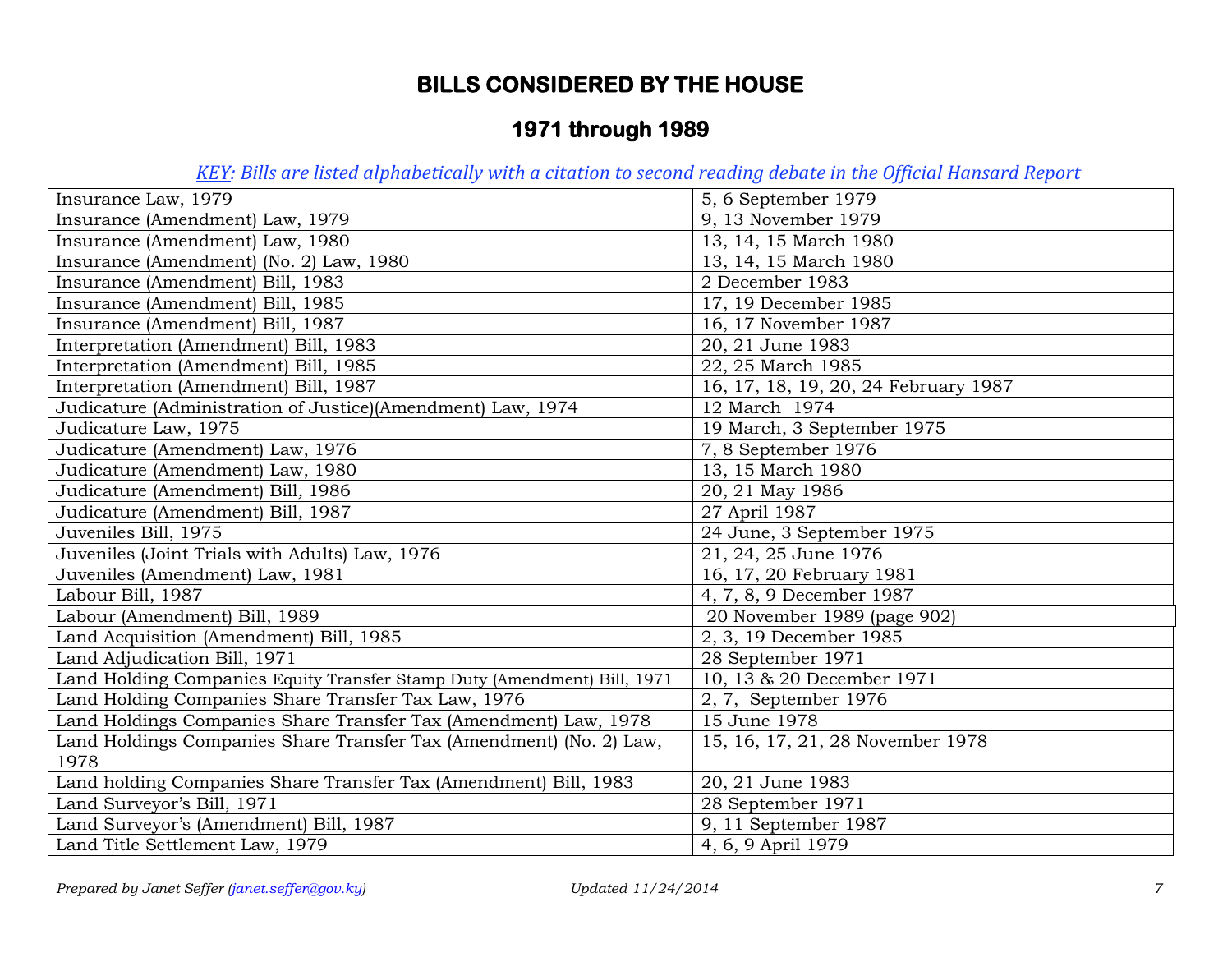# **1971 through 1989**

| Law Revision Bill, 1975                                                       | 3, 4 September 1975                            |
|-------------------------------------------------------------------------------|------------------------------------------------|
| Laws (Miscellaneous Repeals) Law, 1978                                        | 14, 15 June 1978                               |
| Legal Practitioners (Amendment) Law, 1980                                     | 14, 15 March 1980                              |
| Legal Practitioners (Amendment) Law, 1982                                     | 25 November, 9 December 1982                   |
| Legal Practitioners (Amendment) Bill, 1983                                    | 22, 24 November 1983                           |
| Legal Practitioners (Amendment) Bill, 1984                                    | 7, 8, 9 May 1984                               |
| Legal Practitioners (Amendment) Bill, 1985                                    | 4 March 1985                                   |
| Legal Practitioners (Amendment) Bill, 1986                                    | 20, 21 May 1986                                |
| Legal Practitioners (Amendment) Bill, 1987                                    | 27 April 1987                                  |
| Legislative Assembly (Immunities Powers and Privileges)(Amendment) Bill, 1985 | 22, 25 March 1985                              |
| Legislative Assembly Standing Orders, 1976                                    | 29 June, 8 September 1976 (Committee on SO 12) |
| Lighthouse (Amendment) Bill, 1975                                             | 8 December 1975                                |
| Liquor Licensing (Amendment) Law, 1977                                        | 9, 10 June 1977                                |
| Liquor Licensing (Amendment) Law, 1979                                        | 4, 6, 9 April 1979                             |
| Liquor Licensing (Amendment) (No. 2), Law, 1979                               | 5, 6 September 1979                            |
| Liquor Licensing (Amendment) Law, 1981                                        | 26, 27, 28, 29 May 1981                        |
| Liquor Licensing (Amendment)(No. 2) Law, 1981                                 | 12, 13 October 1981                            |
| Liquor Licensing (Amendment) Law, 1982                                        | 12, 13 July 1982                               |
| Liquor Licensing (Amendment) Law, 1983                                        | 9, 12 September 1983                           |
| Liquor Licensing (Amendment) Bill, 1984                                       | 3, 4, 6, 7 September 1984                      |
| Liquor Licensing Bill, 1985                                                   | 22, 25 March 1985                              |
| Liquor Licensing (Amendment) Bill, 1989 (Withdrawn)                           | 4 September 1989 (page 620)                    |
| Litter Law, 1982                                                              | 30 November, 9 December 1982                   |
| Loan (Capital Projects)(Amendment) Law, 1974                                  | 12 March 1974                                  |
| Loan (Capital Projects) Law 1973 (Amendment) Bill, 1975                       | 9, 10 December 1975                            |
| Loans (Caribbean Development Bank) Law, 1977                                  | 27, 28 July 1977                               |
| Local Companies (Control) Bill, 1971                                          | 27 September 1971, 10, 13 & 20 December 1971   |
| Local Companies (Control) Law, 1977                                           | 11 November, 5 December 1977                   |
| Local Companies (Control) (Amendment) Law, 1979                               | 4, 6, 9 April 1979                             |
| Local Companies (Control)(Amendment) Bill, 1980                               | 13, 14, 15 March 1980                          |
| Maintenance (Amendment) Bill, 1985                                            | 21, 22 May 1985                                |
| Marine Conservation Law, 1978                                                 | 6, 7, 8 September 1978                         |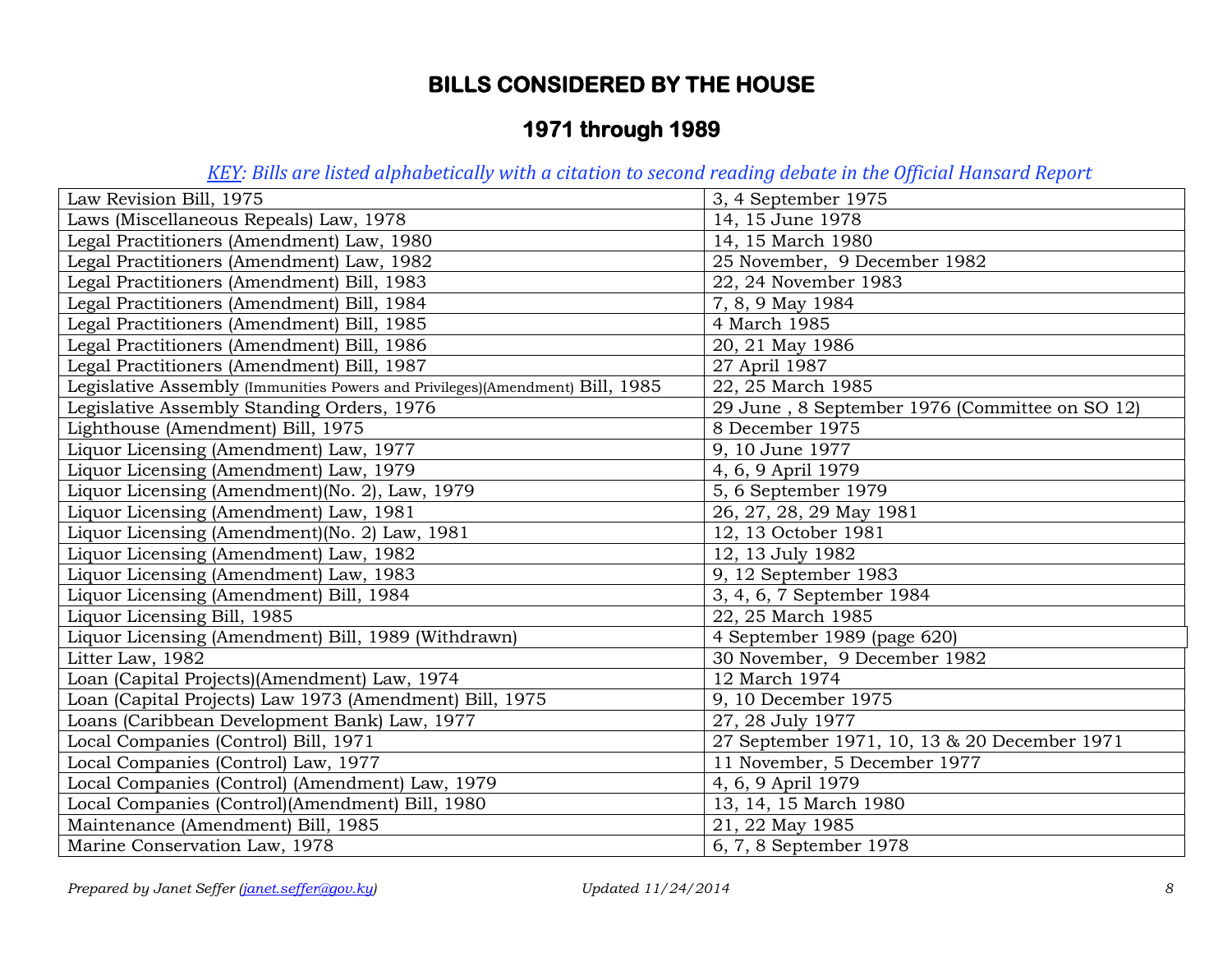# **1971 through 1989**

| Marine Conservation (Amendment) Bill, 1985                        | 22, 25 March 1985                        |
|-------------------------------------------------------------------|------------------------------------------|
| Marriage (Amendment) Law, 1978                                    | 14, 15 June 1978                         |
| Marriage (Amendment) Law, 1983                                    | 24 February 1983                         |
| Matrimonial Causes Law, 1976                                      | 18, 23, 25 June 1976                     |
| Matrimonial Causes (Validation) Bill, 1985                        | 2 December 1985                          |
| Mental Health Law, 1979                                           | 6, 10 April, 8, 11 June 1979             |
| Merchandise Marks Bill, 1976                                      | 10, 11 March 1976                        |
| Merchant Shipping (Applicable Conventions) Bill, 1987             | 16, 18 September 1987                    |
| Merchant Shipping (Applicable Conventions) (Amendment) Bill, 1987 | 27 November, 4, 9 December 1987          |
| Merchant Shipping (Applicable Conventions) (Amendment) Bill, 1988 | 7, 9 September 1988                      |
| Merchant Shipping (Applicable Conventions)(Amendment) Bill, 1989  | 22 May 1989 (page 445)                   |
| Merchant Shipping (Oil Pollution) Bill 1974                       | 6 December 1974                          |
| Merchant Shipping (Registry) Bill, 1986                           | 20, 21 May 1986                          |
| Merchant Shipping (Registry) Bill, 1987                           | 16, 17, 18, 19, 20, 21, 24 February 1987 |
| Minerals (Vesting) (Amendment) Bill, 1977                         | 18, 19 May 1977                          |
| Misuse of Drugs (Amendment) Law, 1977                             | 3, 7, 17 March 1977                      |
| Misuse of Drugs (Amendment) Law, 1978                             | 14, 15 June 1978                         |
| Misuse of Drugs (Amendment) Law, 1980                             | 13 March 1980                            |
| Misuse of Drugs (Amendment) Law, 1982                             | 15 September, 30 November 1982           |
| Misuse of Drugs (Amendment)(No. 2) Bill, 1983                     | 20, 21 June 1983                         |
| Misuse of Drugs (Amendment) Bill, 1985                            | 22, 28, 29 May 1985                      |
| Misuse of Drugs (Amendment) (No. 2) Bill, 1985                    | 3, 9, 10 September 1985                  |
| Misuse of Drugs (Amendment) Bill, 1986                            | 20, 21 May 1986                          |
| Misuse of Drugs (Amendment) Bill, 1987                            | 27 April 1987                            |
| Misuse of Drugs (Amendment) Bill, 1988                            | 22, 25, 26 April 1988                    |
| Misuse of Drugs (Amendment) Bill, 1989                            | 20 February 1989 (page 44)               |
| Mosquito (Research and Control)(Amendment) Law 1974               | 12 March 1974                            |
| Motor Drivers' Indemnity Law, 1976                                | 24 June 1976                             |
| Museum Law, 1979                                                  | 10, 11 April 1979                        |
| Music and Dancing Licensing (Amendment) Bill, 1971                | 27 September 1971                        |
| Music and Dancing (Control) Law, 1977                             | 19 May 1977                              |
| Music and Dancing (Control) (Amendment) Law, 1980                 | 9, 10 September 1980                     |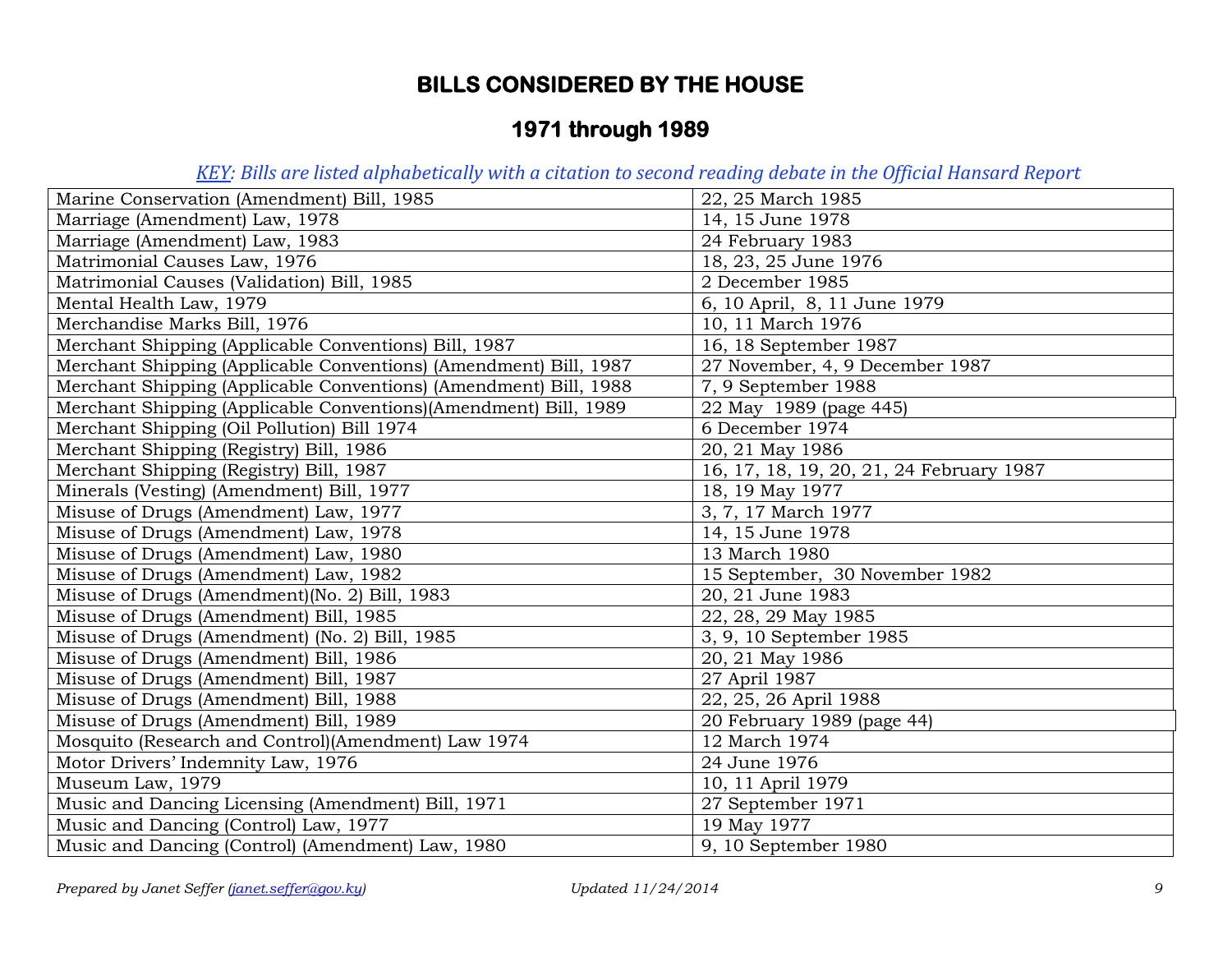# **1971 through 1989**

| Music and Dancing (Control)(Amendment) Law, 1981                     | 12, 13 October 1981                                   |
|----------------------------------------------------------------------|-------------------------------------------------------|
| Music and Dancing (Amendment) (Repeal) Bill, 1989                    | 21 November 1989 (page 925)                           |
| Music and Dancing (Control) (Amendment) Bill, 1989                   | 4 September 1989 (page 615)                           |
| Mutual Legal Assistance (USA) Bill, 1986                             | 3 July 1986 (Treaty signed), 2-5, 8-11 September 1986 |
| Narcotic Drugs (Evidence) (United States of America) Bill, 1984      | 15, 16 August 1984                                    |
| National Cultural Foundation Bill, 1984                              | 3 September 1984                                      |
| National Trust for the Cayman Islands Bill, 1987                     | 11, 14 September 1987                                 |
| New Apostolic Church of the Cayman Islands (Incorporation) Law, 1978 | 7, 8 September 1978                                   |
| Notaries Public Law, 1982                                            | 25 November, 9 December 1982                          |
| Notaries Public (Amendment) Bill, 1986                               | 17, 24 November 1986                                  |
| Notaries Public (Amendment) Bill, 1988                               | 7, 9 September 1988                                   |
| Oaths (Amendment) Law, 1982                                          | 25 November, 9 December 1982                          |
| Oaths (Amendment) Bill, 1984                                         | 24, 28 February 1984                                  |
| Parliamentary Pensions Bill, 1984                                    | 7, 8, 9 May 1984                                      |
| Parliamentary Pensions (Amendment) Bill, 1984                        | 12, 13 December 1984                                  |
| Parliamentary Pensions (Amendment) Bill, 1985                        | 6, 9, 10 September 1985                               |
| Partnership Bill, 1983                                               | 12, 13 September 1983                                 |
| Partnership (Amendment) Bill, 1984                                   | 24, 28 February 1984                                  |
| Partnership (Amendment) Bill, 1986                                   | 24 November, 2 December 1986                          |
| Partnership (Amendment) Bill, 1987                                   | 28 April 1987                                         |
| Patents & Trade Marks Bill, 1975                                     | 10 December 1975                                      |
| Patents & Trade Marks (Amendment) Law, 1981                          | 27 May, 26 August 1981                                |
| Patents & Trade Marks (Amendment) Bill, 1986                         | 20, 21 May 1986                                       |
| Penal Code Bill 1975                                                 | 25, 26, 27 June, 3 September 1975                     |
| Penal Code (Amendment) Law, 1978                                     | 6, 7, 8 September 1978                                |
| Penal Code (Amendment) Law, 1979                                     | 7, 11 June 1979                                       |
| Penal Code (Amendment) Law, 1981                                     | 26 August 1981                                        |
| Penal Code (Amendment) Bill, 1983                                    | 21, 22 November 1983                                  |
| Penal Code (Amendment) Bill, 1984                                    | 24, 28 February 1984                                  |
| Penal Code (Amendment) Bill, 1985                                    | 22, 24, 27, 29 May 1985                               |
| Penal Code (Amendment) Bill, 1986                                    | 20, 21 May 1986                                       |
| Penal Code (Amendment) Bill, 1987                                    | 27 April 1987                                         |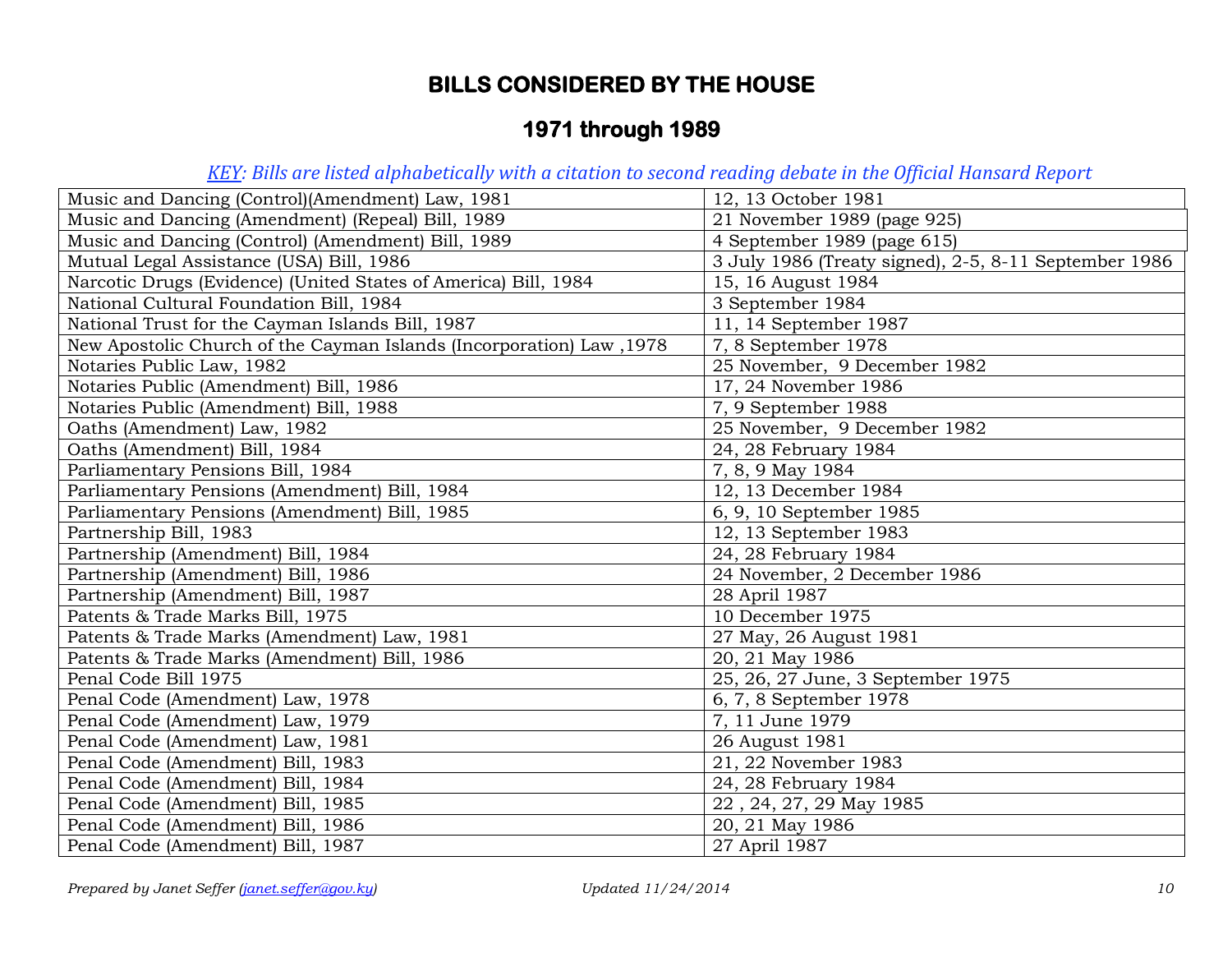# **1971 through 1989**

| Penal Code (Amendment) Bill, 1987                             | 16, 17 November 1987         |
|---------------------------------------------------------------|------------------------------|
| Penal Code (Amendment) Bill, 1988                             | 18, 19, 20 April 1988        |
| Penal Code (Amendment) Bill, 1989                             | 4 September 1989 (page 623)  |
| Pensions (Amendment) Law, 1980                                | 19 June 1980                 |
| Pensions (Amendment) Bill, 1983                               | 21, 22 November 1983         |
| Petroleum Law, 1978                                           | 31 March, 5, 6 April 1978    |
| Petroleum Handling and Storage (Amendment) Law, 1978          | 15, 21, 28 November 1978     |
| Pharmacy Law, 1979                                            | 5, 6 September 1979          |
| Plants (Regulation of Importation and Exportation) Bill, 1983 | 21, 22 November 1983         |
| Police (Amendment) Law, 1979                                  | 7, 11 June 1979              |
| Police (Amendment) Law, 1983                                  | 21, 22 February 1983         |
| Police Force Bill 1976                                        | 11, 17 March 1976            |
| Poor Persons (Legal Aid) Law 1975                             | 26 March, 3 September 1975   |
| Port Authority Law, 1976                                      | 2, 3, 7 September 1976       |
| Port Authority (Amendment) Law, 1980                          | 14, 15 March 1980            |
| Port Authority (Amendment) Law, 1983                          | 24 February 1983             |
| Port Authority (Amendment) Bill, 1985                         | 6, 9, 10 September 1985      |
| Port Authority (Amendment) Bill, 1986                         | 1, 2 September 1986          |
| Postal Law, 1977                                              | 11 November, 5 December 1977 |
| Postal (Amendment) Bill, 1983                                 | 20, 21 June 1983             |
| Powers of Attorney Law, 1979                                  | 4, 6, 9 April 1979           |
| Printing of Papers Law, 1981                                  | 16, 17, 18, 20 February 1981 |
| Prisons (Amendment)(No. 2) Law, 1981                          | 12, 13 October 1981          |
| Prisons (Amendment) Bill, 1986                                | 20, 21 May 1986              |
| Prisons (Amendment) Bill, 1987                                | 28 April 1987                |
| Probate of Deeds Bill, 1983                                   | 21, 22 November 1983         |
| Provisional Collection of Customs Duties Bill, 1985           | 3, 9, 10 September 1985      |
| Public Holidays (Amendment) Law, 1977                         | 5 December 1977              |
| Public Holidays (Amendment) Bill, 1984                        | 24, 28 February 1984         |
| Public Buildings (Insurance)(Repeal) Law, 1980                | 19 June 1980                 |
| Public Finance and Audit Bill, 1985                           | 3, 4, 9, 10 September 1985   |
| Public Health Law, 1981                                       | 17, 18, 20 February 1981     |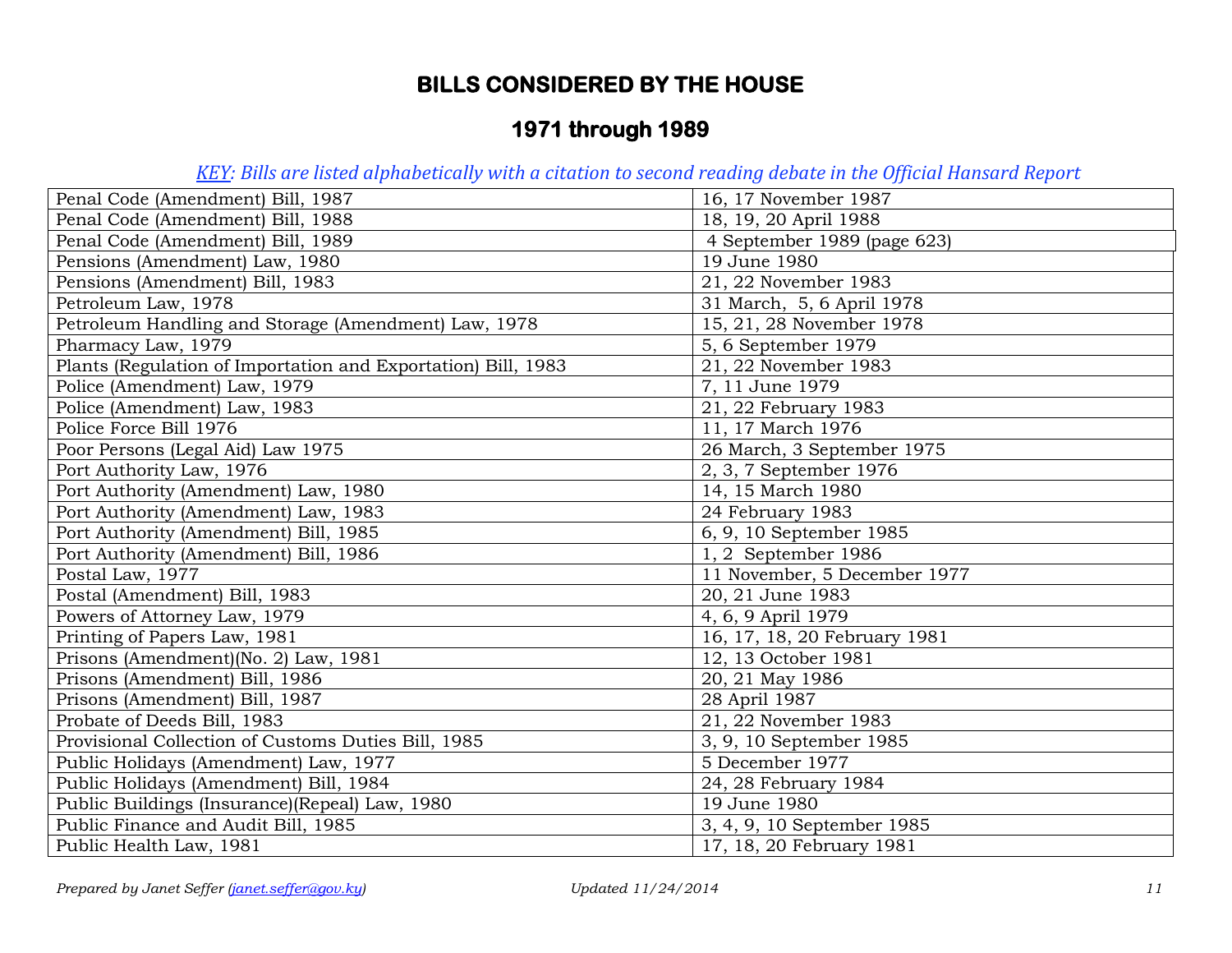# **1971 through 1989**

| Public Health (Amendment) Bill 1975                             | 27 June 1975                   |
|-----------------------------------------------------------------|--------------------------------|
| Public Health (Validation) Bill 1985                            | 20 Dec 1985                    |
| Public Launches and Boats (Insurance)(Repeal) Law, 1980         | 19, 20 June 1980               |
| Public Loans Law, 1976                                          | 18, 21, 23, 25 June 1976       |
| Public Loans (Amendment) Bill, 1985                             | 4, 10 September 1985           |
| Public Officers Security (Repeal) Law, 1982                     | 15, 17 September 1982          |
| Public Service Commission (Amendment) Bill 1975                 | 25, 27 June 1975               |
| Radio Bill, 1975                                                | 25, 26 June 1975               |
| Radio (Amendment) Law, 1982                                     | 23 March 1982                  |
| Radio (Amendment) Bill, 1983                                    | 12, 13 September 1983          |
| Registered Land Bill, 1971                                      | 28 September 1971              |
| Registered Land (Amendment) Bill, 1977                          | 18, 19 May 1977                |
| Registered Land (Amendment) Bill, 1984                          | 15 August 1984                 |
| Registered Land (Amendment) Bill, 1985                          | 22, 24 May 1985                |
| Registered Land (Amendment) Bill, 1987                          | 9, 11 September 1987           |
| Rehabilitation of Offenders Bill, 1985                          | 22, 29 May 1985                |
| Rhodesia (Repeal) Law, 1983                                     | 21, 22 February 1983           |
| Roads (Amendment) Bill, 1983                                    | 12, 13 September 1983          |
| Roads (Amendment) Bill, 1988                                    | 18, 19, 20 April 1988          |
| Roman Catholic Archbishop (Incorporation and Vesting) Law, 1979 | 10, 11 April 1979              |
| Sale of Goods Law, 1979                                         | 6, 9 April 1979                |
| Stamp Duty (Amendment) Law, 1977                                | 10 November 1977               |
| Stamp Duty (Amendment) Bill, 1984                               | 6, 7 September 1984            |
| Stamp Duty (Amendment) Bill, 1985                               | 4, 25 March, 24, 29 May 1985   |
| Statistics (Amendment) Bill, 1988                               | 7 September 1988               |
| Strata Titles Registration (Amendment) Law, 1982                | 15 September 1982              |
| Strata Titles Registration (Amendment) Law, 1983                | 21, 22 February 1983           |
| Succession Bill, 1975                                           | 25 June, 3 September 1975      |
| Succession (Amendment) Bill, 1976                               | 10, 11 March 1976              |
| Succession (Amendment) Bill, 1983                               | 20, 21, June, 9 September 1983 |
| Succession (Amendment) Bill, 1985                               | 3, 19 December 1985            |
| Succession (Amendment Bill, 1989                                | 21 February 1989 (page 86)     |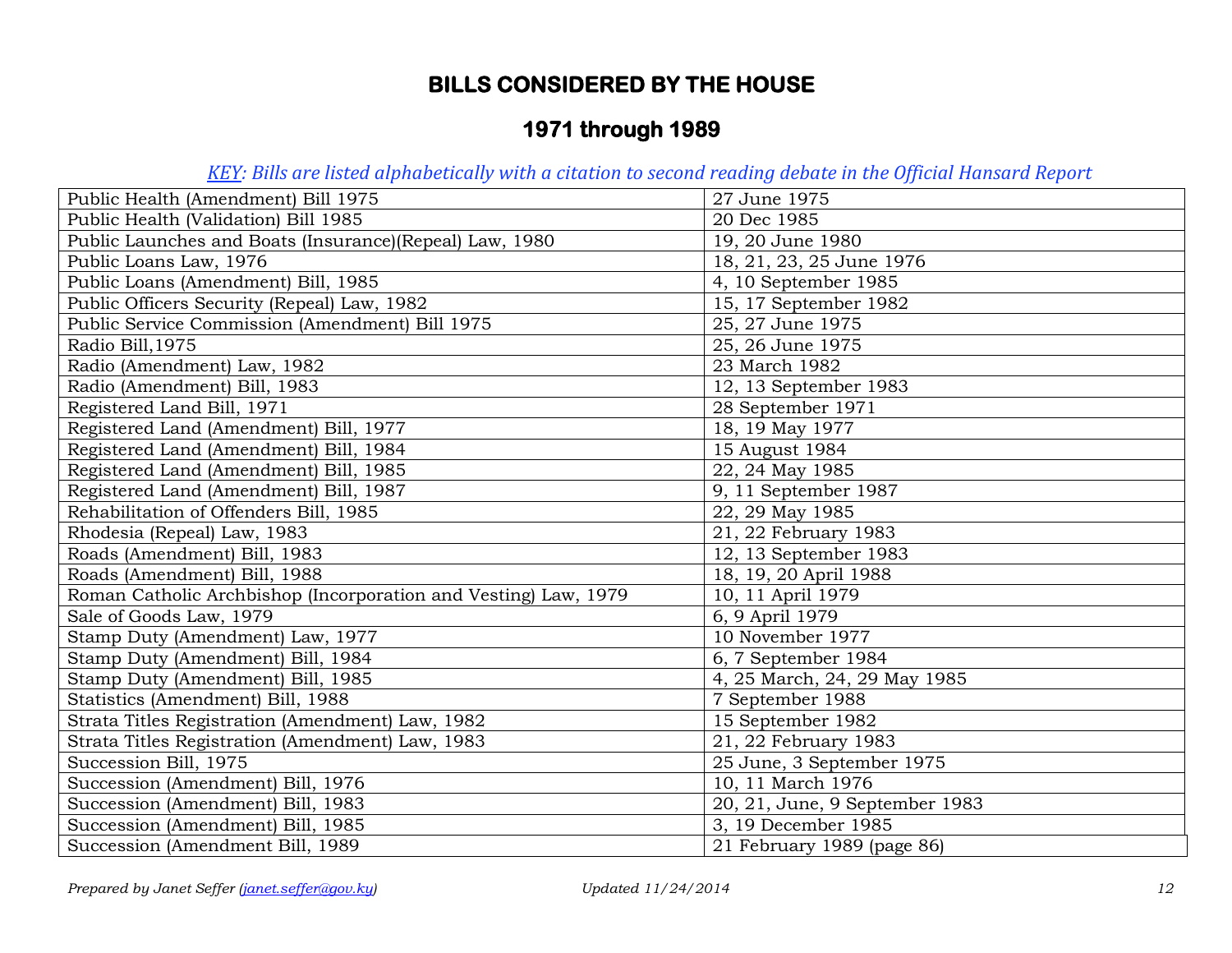# **1971 through 1989**

| Summary Jurisdiction Law, 1975                                  | 26 March, 3 September 1975 |
|-----------------------------------------------------------------|----------------------------|
| Summary Jurisdiction (Amendment) Law, 1979                      | 4, 6, 9 April 1979         |
| Summary Jurisdiction (Amendment) Law, 1981                      | 16, 17, 20 February 1981   |
| Summary Jurisdiction (Amendment) Law, 1983                      | 21, 22 February 1983       |
| Summary Jurisdiction (Amendment) (No. 2) Bill, 1983             | 20, 21 June 1983           |
| Summary Jurisdiction (Amendment) Bill, 1985                     | 21, 22 May 1985            |
| Sunday Trading (Amendment) Bill, 1986                           | 7, 10 March 1986           |
| Supplementary Appropriation (1970) Law, 1973                    | 6 February 1973            |
| Supplementary Appropriation (1971) Law, 1973                    | 6 February 1973            |
| Supplementary Appropriation (1972) Law, 1974                    | 18 March 1974              |
| Supplementary Appropriation (1974) Bill, 1976                   | 10, 11 March 1976          |
| Supplementary Appropriation (1975) Bill, 1977                   | 3, 7 March 1977            |
| Supplementary Appropriation (1977), Law 1979                    | 13, 14 November 1979       |
| Supplementary Appropriation (1978) Law, 1980                    | 9, 10 September 1980       |
| Supplementary Appropriation (1979) Law, 1981                    | 26 May 1981                |
| Supplementary Appropriation (1980) Bill, 1983                   | 20, 21 June 1983           |
| Supplementary Appropriation (1981) Bill, 1983                   | 20, 21 June 1983           |
| Supplementary Appropriation (1982) Bill, 1984                   | 4, 7 September 1984        |
| Supplementary Appropriation (1983) Bill, 1984                   | 4, 5, 6 September 1984     |
| Supplementary Appropriation (1984), Bill 1985                   | 19 December 1985           |
| Supplementary Appropriation (1985), Bill, 1986                  | 1, 2 September 1986        |
| Supplementary Appropriation (1986) Bill, 1987                   | 11, 14 September 1987      |
| Tax Collection (Amendment) Law, 1977                            | 10 November 1977           |
| Tax Collection (Amendment) Law, 1981                            | 12, 13 October 1981        |
| Tax Collection (Amendment) Bill, 1985                           | 17, 19 December 1985       |
| Tax Collection (Amendment), Bill, 1986                          | 1, 2 September 1986        |
| Tobacco Products And Intoxicating Liquor Advertising, Bill 1986 | 17, 24 November 1986       |
| Tourism Law, 1974                                               | 18 March 1974              |
| Tourism (Amendment) Law, 1979                                   | 4, 6, 9 April 1979         |
| Tourism (Amendment) Bill, 1988                                  | 7, 9 September 1988        |
| Tourist Accommodation (Taxation) (Amendment) Bill, 1977         | 3, 7 March 1977            |
| Tourist Accommodation (Taxation) (Amendment) Bill, 1981         | 19 November 1981           |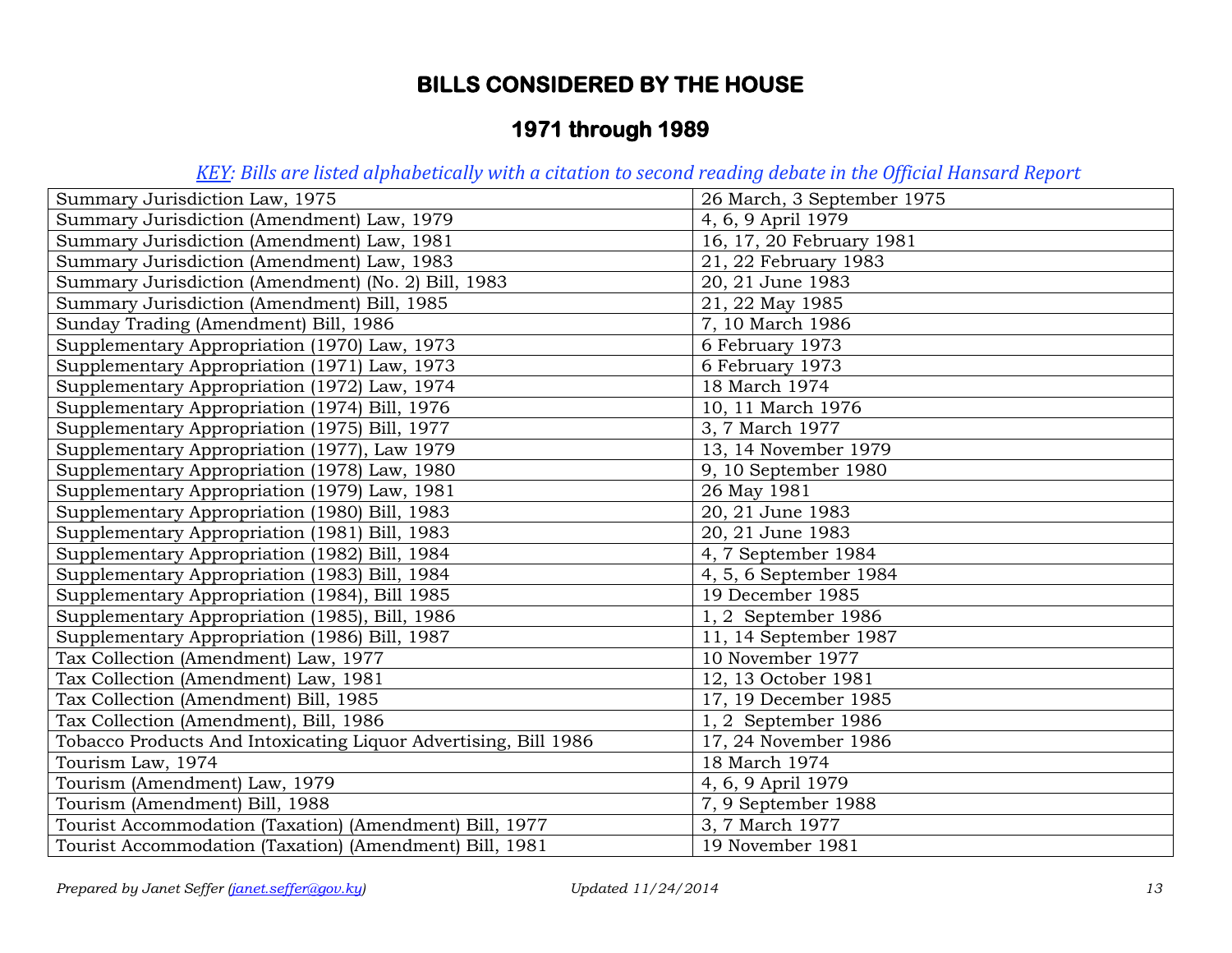# **1971 through 1989**

| Tourist Accommodation (Taxation) (Amendment) Bill, 1985                                           | 20 Dec 1985                   |
|---------------------------------------------------------------------------------------------------|-------------------------------|
| Tourist Accommodation (Taxation) (Amendment) Bill, 1988                                           | 18, 19. 20 April 1988         |
| Towns and Communities (Amendment) Law, 1977                                                       | 9 June 1977                   |
| Towns and Communities (Amendment) Law, 1980                                                       | 9, 10 September 1980          |
| Towns and Communities (Amendment) Bill, 1989                                                      | 22 December 1989 (page 1227)  |
| Trade and Business Licensing Bill, 1971                                                           | 10, 13 & 20 December 1971     |
| Trade and Business Licensing (Amendment) Bill 1975                                                | 18 November 1975              |
| Trade and Business Licensing (Amendment) Law, 1979                                                | 4, 6, 9 April 1979            |
| Trade and Business Licensing (Amendment) Bill, 1983                                               | 2 December 1983               |
| Trade and Business Licensing (Amendment) Bill, 1985                                               | 17, 18, 19 December 1985      |
| Traffic (Amendment) Bill 1976                                                                     | 10, 11 March 1976             |
| definitions of categories of vehicles, regulations                                                |                               |
| Traffic (Amendment) Bill, 1977                                                                    | 18, 19 May 1977               |
| definition of "park", "ton" "rent-a-motorcycle", new subsection to section 30 re: qualifications  |                               |
| Traffic (Amendment) Law, 1978                                                                     | 15, 21, 28 November 1978      |
| new classification/definition of moped, driving licensed groups, new provision for school         |                               |
| crossing patrol                                                                                   |                               |
| Traffic (Amendment) Law, 1981                                                                     | 16, 17, 20 February 1981      |
| Classes of driving licenses, yellow lines, arrest without warrant, traffic ticket system          |                               |
| Traffic (Amendment)(No. 2) Law, 1981                                                              | 23 November 1981              |
| Traffic (Amendment) Law, 1982                                                                     | 12, 13 July, 25 November 1982 |
| Prohibit importation of double-decker buses and parts for restricted vehicles                     |                               |
| Traffic (Amendment) Law, 1983                                                                     | 21, 22 February 1983          |
| Traffic (Amendment) Bill, 1985 amending the Traffic Law 1973 sections 65 & 66                     | 15 March 1985 (withdrawn)     |
| Traffic (Amendment) Bill, 1988                                                                    | 18, 19, 20 April 1988         |
| Driving when intoxicated; any offence connected with dangerous drugs, fraud or dishonesty,        |                               |
| offence against the person, dangerous driving whether or not causing death.                       |                               |
| Traffic (Amendment) Bill, 1989                                                                    | 22 May 1989 (page 447)        |
| new class of two wheeled vehicles of 80 c.c. or less (motor scooters), to enable permits to       |                               |
| holders of foreign motor car licences and similar licences to drive such class of motor scooters. |                               |
| Traffic (Amendment) (No. 2) Bill, 1989                                                            | 13 September 1989 (page 788)  |
| distinction between motorcycles not exceeding 125 cubic centimeters (cc's) and those              |                               |
| exceeding 125 cubic centimeters, amend provisional licence requirements                           |                               |
| Travel Tax (Amendment) Bill, 1975                                                                 | 19 November 1975              |